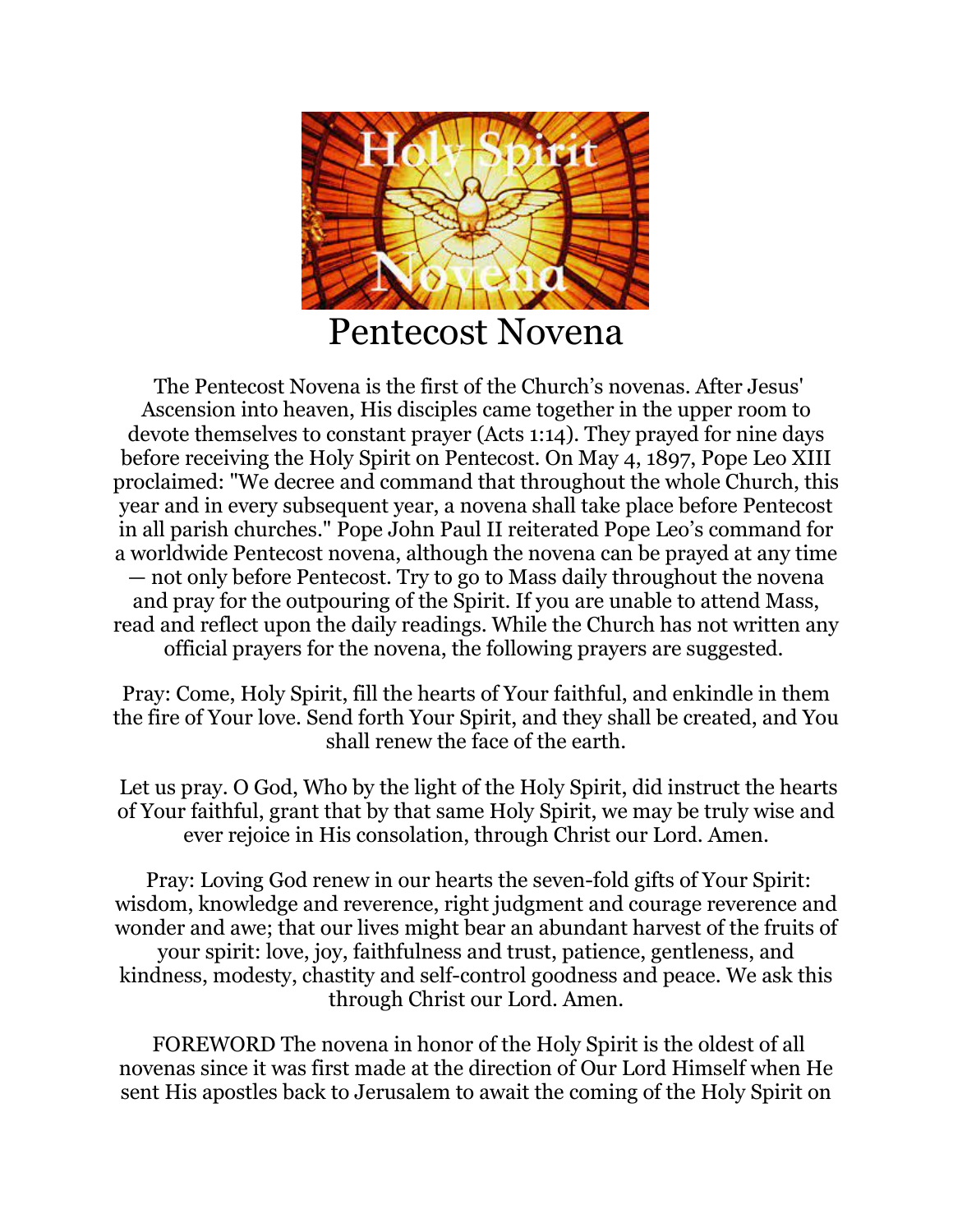the first Pentecost. It is still the only novena officially prescribed by the Church. Addressed to the Third Person of the Blessed Trinity, it is a powerful plea for the light and strength and love so sorely needed by every Christian.

#### ACT OF CONSECRATION TO THE HOLY SPIRIT

To be recited daily during the Novena:

On my knees I before the great multitude of heavenly witnesses I offer myself, soul and body to You, Eternal Spirit of God. I adore the brightness of Your purity, the unerring keenness of Your justice, and the might of Your love. You are the Strength and Light of my soul. In You I live and move and am. I desire never to grieve You by unfaithfulness to grace and I pray with all my heart to be kept from the smallest sin against You. Mercifully guard my every thought and grant that I may always watch for Your light, and listen to Your voice, and follow Your gracious inspirations. I cling to You and give myself to You and ask You, by Your compassion to watch over me in my weakness. Holding the pierced Feet of Jesus and looking at His Five Wounds, and trusting in His Precious Blood and adoring His opened Side and stricken Heart, I implore You, Adorable Spirit, Helper of my infirmity, to keep me in Your grace that I may never sin against You. Give me grace O Holy Spirit, Spirit of the Father and the Son to say to You always and everywhere, "Speak Lord for Your servant heareth." Amen.

#### PRAYER FOR THE SEVEN GIFTS OF THE HOLY SPIRIT

To be recited daily during the Novena O Lord Jesus Christ Who, before ascending into heaven did promise to send the Holy Spirit to finish Your work in the souls of Your Apostles and Disciples, deign to grant the same Holy Spirit to me that He may perfect in my soul, the work of Your grace and Your love. Grant me the Spirit of Wisdom that I may despise the perishable things of this world and aspire only after the things that are eternal, the Spirit of Understanding to enlighten my mind with the light of Your divine truth, the Spirit on Counsel that I may ever choose the surest way of pleasing God and gaining heaven, the Spirit of Fortitude that I may bear my cross with You and that I may overcome with courage all the obstacles that oppose my salvation, the Spirit of Knowledge that I may know God and know myself and grow perfect in the science of the Saints, the Spirit of Piety that I may find the service of God sweet and amiable, and the Spirit of Fear that I may be filled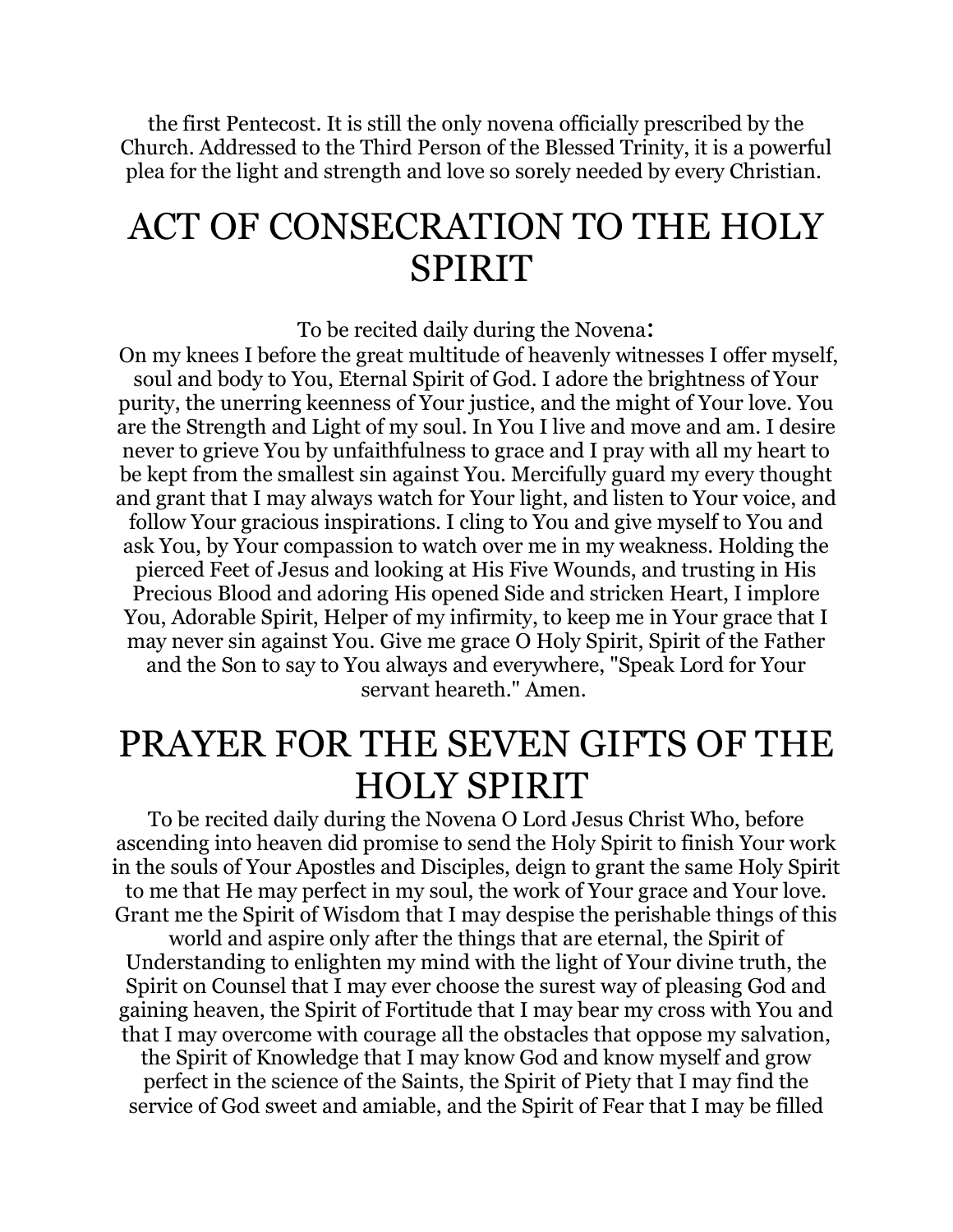with a loving reverence towards God and may dread in any way to displease Him. Mark me, dear Lord with the sign of Your true disciples, and animate me in all things with Your Spirit. Amen.

The Novena begins on the day after the Solemnity of the Ascension, Friday of the 6th Week of Easter, even if the Solemnity of the Ascension is transferred to the 7th Sunday.



# FIRST DAY (Friday after Ascension or Friday of 6th Week of Easter)

Holy Spirit! Lord of Light! From Your clear celestial height, Your pure beaming radiance give! The Holy Spirit Only one thing is important -- eternal salvation. Only one thing, therefore, is to be feared--sin· Sin is the result of ignorance, weakness, and indifference The Holy Spirit is the Spirit of Light, of Strength, and of Love. With His sevenfold gifts He enlightens the mind, strengthens the will, and inflames the heart with love of God. To ensure our salvation we ought to invoke the Divine Spirit daily, for "The Spirit helpeth our infirmity. We know not what we should pray for as we ought. But the Spirit Himself asketh for us." Prayer Almighty and eternal God, Who hast vouchsafed to regenerate us by water and the Holy Spirit, and hast given us forgiveness all sins, vouchsafe to send forth from heaven upon us your sevenfold Spirit, the Spirit of Wisdom and Understanding, the Spirit of Counsel and fortitude, the Spirit of Knowledge and Piety, and fill us with the Spirit of Holy Fear. Amen. Our Father and Hail Mary ONCE. Glory be to the Father SEVEN TIMES. Act of Consecration, Prayer for the Seven Gifts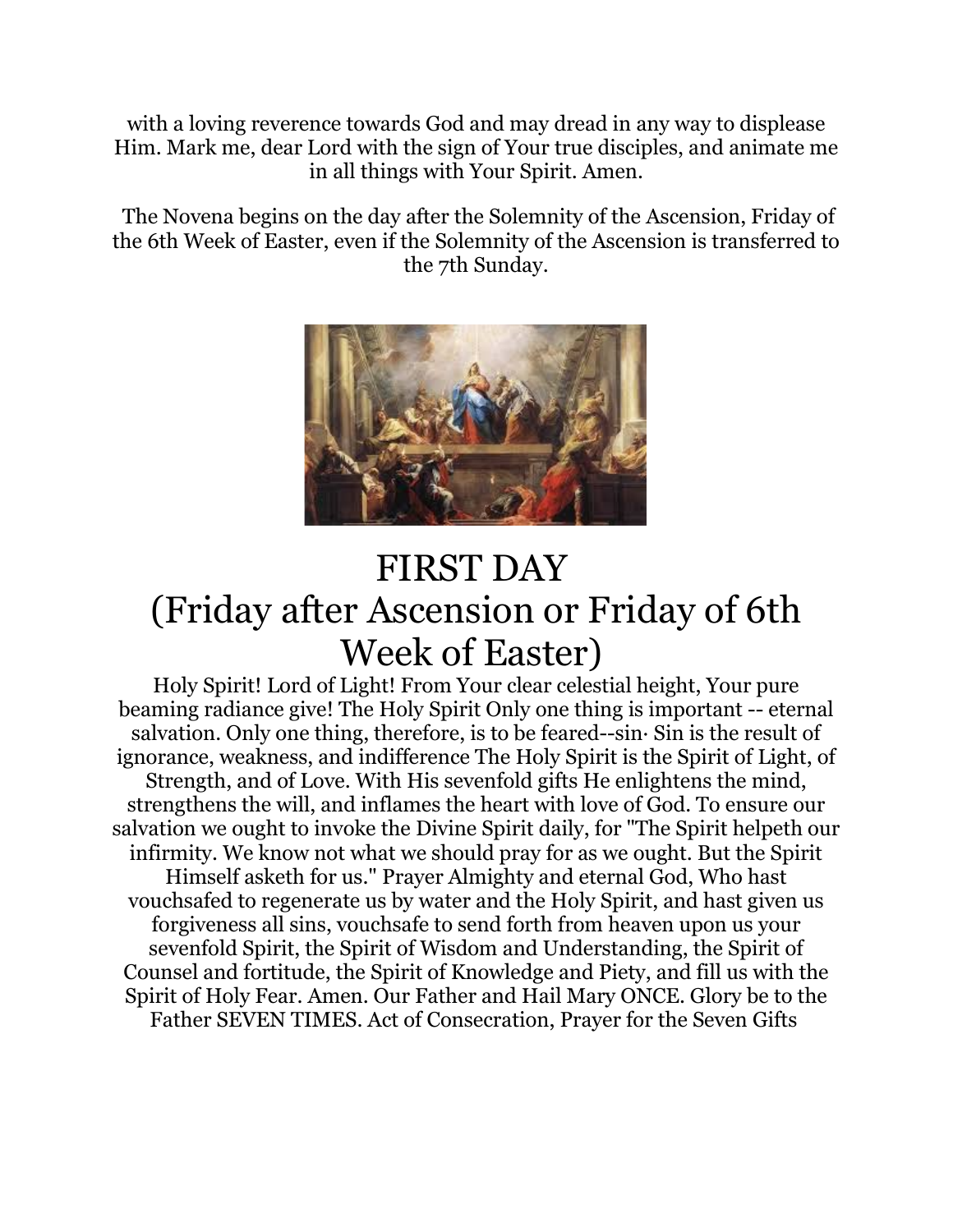## SECOND DAY (Saturday of 6th Week of Easter)

Come. Father of the poor. Come, treasures which endure; Come, Light of all that live! The Gift of Fear The gift of Fear fills us with a sovereign respect for God, and makes us dread nothing so much as to offend Him by sin. It is a fear that arises, not from the thought of hell, but from sentiments of reverence and filial submission to our heavenly Father. It is the fear that is the beginning of wisdom, detaching us from worldly pleasures that could in any way separate us from God. "They that fear the Lord will prepare their hearts, and in His sight will sanctify their souls." Prayer Come, O blessed Spirit of Holy Fear, penetrate my inmost heart, that I may set you, my Lord and God, before my face forever, help me to shun all things that can offend You, and make me worthy to appear before the pure eyes of Your Divine Majesty in heaven, where You live and reign in the unity of the ever Blessed Trinity, God world without end. Amen. Our Father and Hail Mary ONCE. Glory be to the Father SEVEN TIMES. Act of Consecration, Prayer for the Seven Gifts

# THIRD DAY (7th Sunday of Easter)

Thou, of all consolers best, Visiting the troubled breast, Dost refreshing peace bestow. The Gift of Piety The gift of Piety begets in our hearts a filial affection for God as our most loving Father. It inspires us to love and respect for His sake persons and things consecrated to Him, as well as those who are vested with His authority, His Blessed Mother and the Saints, the Church and its visible Head, our parents and superiors, our country and its rulers. He who is filled with the gift of Piety finds the practice of his religion, not a burdensome duty, but a delightful service. Where there is love, there is no labor. Prayer Come, O Blessed Spirit of Piety, possess my heart. Enkindle therein such a love for God, that I may find satisfaction only in His service, and for His sake lovingly submit to all legitimate authority. Amen. Our Father and Hail Mary ONCE. Glory be to the Father SEVEN TIMES. Act of Consecration, Prayer for the Seven Gifts

## FOURTH DAY (Monday, 7th Week of Easter)

Thou in toil art comfort sweet, Pleasant coolness in the heat, solace in the midst of woe. The Gift of Fortitude By the gift of Fortitude the soul is strengthened against natural fear, and supported to the end in the performance of duty. Fortitude imparts to the will an impulse and energy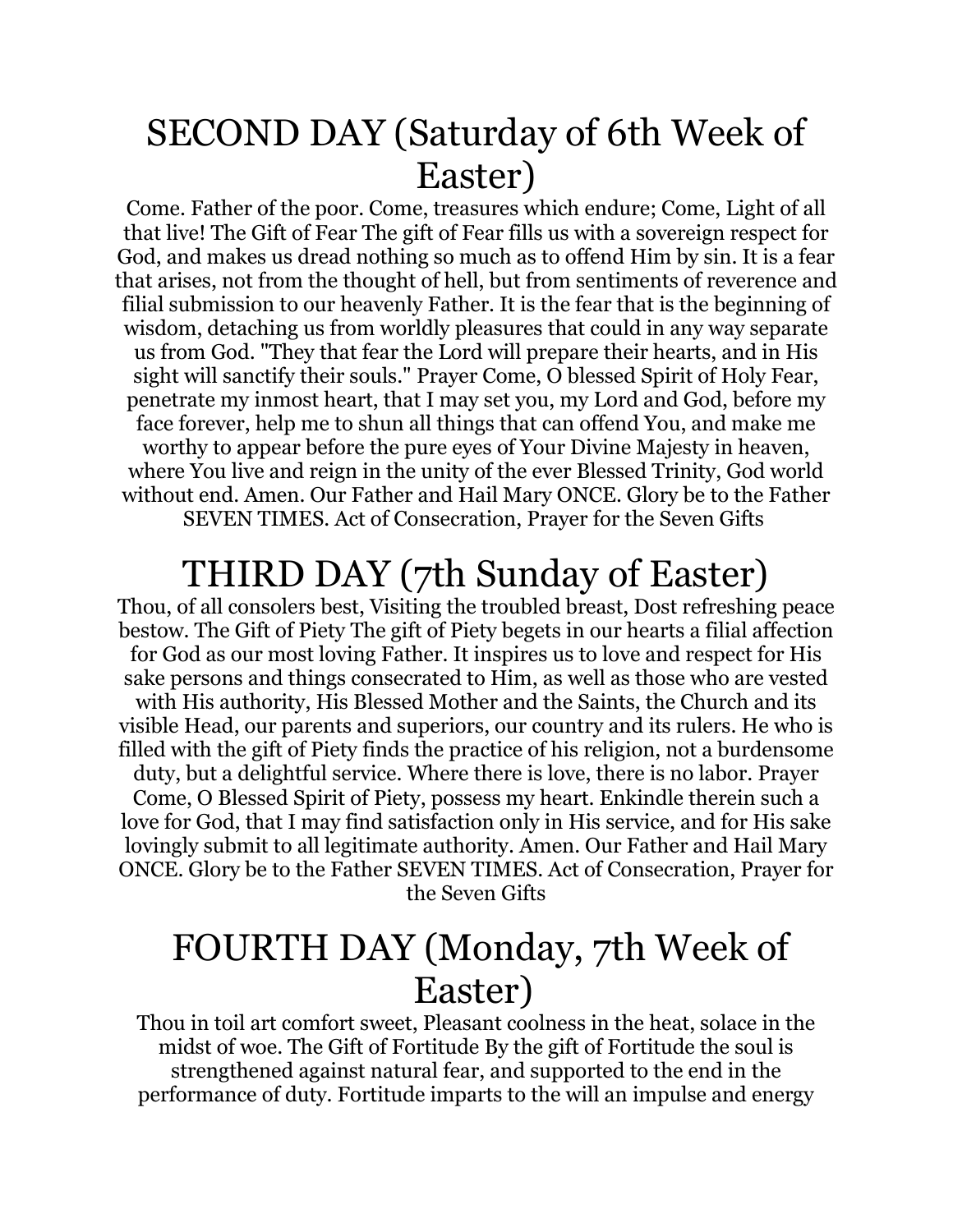which move it to under take without hesitancy the most arduous tasks, to face dangers, to trample under foot human respect, and to endure without complaint the slow martyrdom of even lifelong tribulation. "He that shall persevere unto the end, he shall be saved." Prayer Come, O Blessed Spirit of Fortitude, uphold my soul in time of trouble and adversity, sustain my efforts after holiness, strengthen my weakness, give me courage against all the assaults of my enemies, that I may never be overcome and separated from Thee, my God and greatest Good. Amen. Our Father and Hail Mary ONCE. Glory be to the Father SEVEN TIMES. Act of Consecration, Prayer for the Seven Gifts

#### FIFTH DAY (Tuesday, 7th Week of Easter)

Light immortal! Light Divine! Visit Thou these hearts of Thine, And our inmost being fill! The Gift of Knowledge The gift of Knowledge enables the soul to evaluate created things at their true worth--in their relation to God. Knowledge unmasks the pretense of creatures, reveals their emptiness, and points out their only true purpose as instruments in the service of God. It shows us the loving care of God even in adversity, and directs us to glorify Him in every circumstance of life. Guided by its light, we put first things first, and prize the friendship of God beyond all else. "Knowledge is a fountain of life to him that possesseth it." Prayer Come, O Blessed Spirit of Knowledge, and grant that I may perceive the will of the Father; show me the nothingness of earthly things, that I may realize their vanity and use them only for Thy glory and my own salvation, looking ever beyond them to Thee, and Thy eternal rewards. Amen. Our Father and Hail Mary ONCE. Glory be to the Father SEVEN TIMES. Act of Consecration, Prayer for the Seven Gifts

## SIXTH DAY (Wednesday, 7th Week of Easter)

If Thou take Thy grace away, nothing pure in man will stay, All his good is turn'd to ill. The Gift of Understanding Understanding, as a gift of the Holy Spirit, helps us to grasp the meaning of the truths of our holy religion BY faith we know them, but by Understanding we learn to appreciate and relish them. It enables us to penetrate the inner meaning of revealed truths and through them to be quickened to newness of life. Our faith ceases to be sterile and inactive, but inspires a mode of life that bears eloquent testimony to the faith that is in us; we begin to "walk worthy of God in all things pleasing, and increasing in the knowledge of God." Prayer Come, O Spirit of Understanding, and enlighten our minds, that we may know and believe all the mysteries of salvation; and may merit at last to see the eternal light in Thy Light; and in the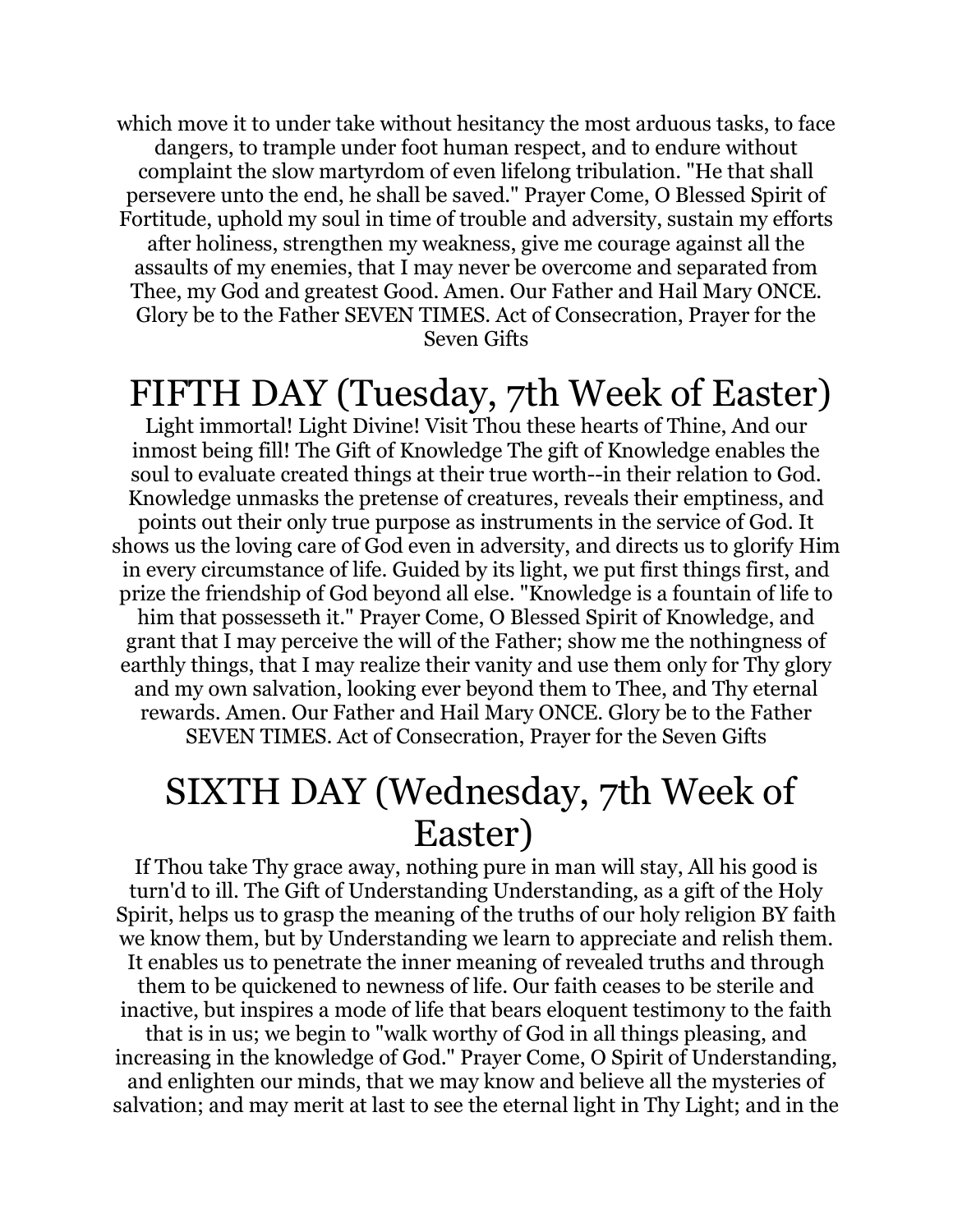light of glory to have a clear vision of Thee and the Father and the Son. Amen. Our Father and Hail Mary ONCE. Glory be to the Father SEVEN TIMES. Act of Consecration, Prayer for the Seven Gifts

## SEVENTH DAY (Thursday, 7th Week of Easter)

Heal our wounds--our strength renews; On our dryness pour Thy dew, Wash the stains of guilt away. The Gift of Counsel The gift of Counsel endows the soul with supernatural prudence, enabling it to judge promptly and rightly what must done, especially in difficult circumstances. Counsel applies the principles furnished by Knowledge and Understanding to the innumerable concrete cases that confront us in the course of our daily duty as parents, teachers, public servants, and Christian citizens. Counsel is supernatural common sense, a priceless treasure in the quest of salvation. "Above all these things, pray to the Most High, that He may direct thy way in truth." Prayer Come, O Spirit of Counsel, help and guide me in all my ways, that I may always do Thy holy will. Incline my heart to that which is good; turn it away from all that is evil, and direct me by the straight path of Thy commandments to that goal of eternal life for which I long. Our Father and Hail Mary ONCE. Glory be to the Father SEVEN TIMES. Act of Consecration, Prayer for the Seven Gifts

## EIGHTH DAY (Friday, 7th Week of Easter)

Bend the stubborn heart and will, melt the frozen warm the chill. Guide the steps that go astray! The Gift of Wisdom Embodying all the other gifts, as charity embraces all the other virtues, Wisdom is the most perfect of the gifts. Of wisdom it is written "all good things came to me with her, and innumerable riches through her hands." It is the gift of Wisdom that strengthens our faith, fortifies hope, perfects charity, and promotes the practice of virtue in the highest degree. Wisdom enlightens the mind to discern and relish things divine, in the appreciation of which earthly joys lose their savor, whilst the Cross of Christ yields a divine sweetness according to the words of the Saviour: "Take up thy cross and follow me, for my yoke is sweet and my burden light. Prayer Come, O Spirit of Wisdom, and reveal to my soul the mysteries of heavenly things, their exceeding greatness, power and beauty. Teach me to love them above and beyond all the passing joys and satisfactions of earth. Help me to attain them and possess them for ever. Amen. Our Father and Hail Mary ONCE. Glory be to the Father SEVEN TIMES. Act of Consecration, Prayer for the Seven Gifts